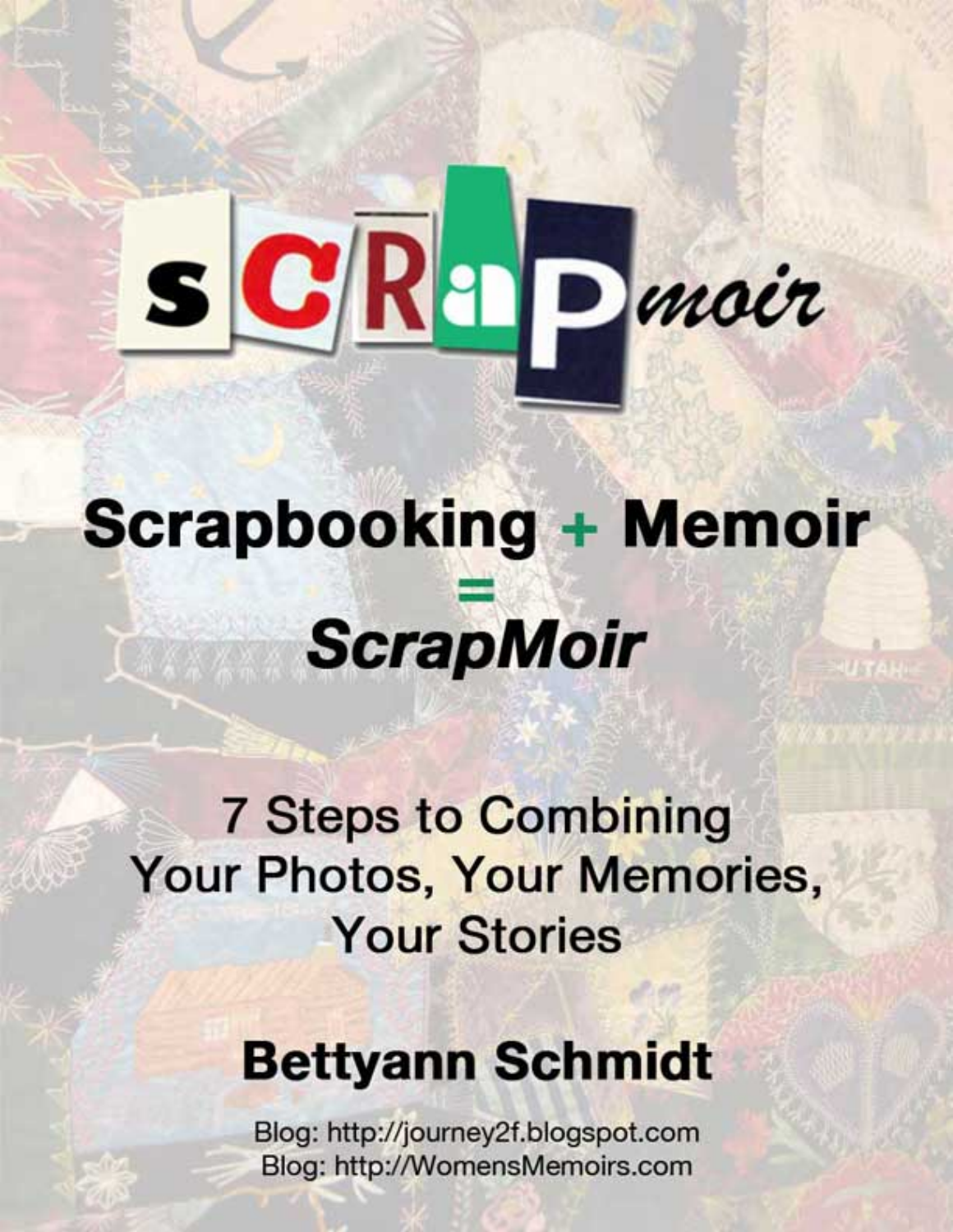#### **Scrapbooking + Memoir = ScrapMoir**

#### **7 Steps to Combining Your Photos, Your Memories, Your Stories**

#### **Bettyann Schmidt**



**Is there a relationship between journaling stories in scrapbooks** *and using photographs in writing memoir?* 



*Can a scrapbook album be a memoir?* 

*Can one write a memoir using scrapbook principles?* 

As a scrapbook consultant, these are questions that I'm frequently asked. The answers: yes, yes, and yes. Combining photographs and principles of scrapbooking with words, the basic tool of memoir, works together to create a unique and lasting legacy for your family.

This little ebook helps you combine the best of what I've learned about scrapbooking and memoir writing, now called ScrapMoir, over the past few years. For an in depth look at either of these areas, you will find volumes lining the shelves in your local library or bookstore. My intent is to get you up to speed if you aren't already combining these two ways of saving life stories or to give you a few new ideas if you are already creating scrapmoirs.

And the finished product? Not sure if you want to create a scrapbook album, a bound book, a three-ring binder? I'll give you the facts and you can then make an informed choice.

#### **CHAPTER 1: Let's Get Started**

*Making the simple complicated is commonplace; making the complicated simple, awesomely simple, that's creativity.*

-- Charles Mingus (American jazz bassist and

Composer, 1922-1979)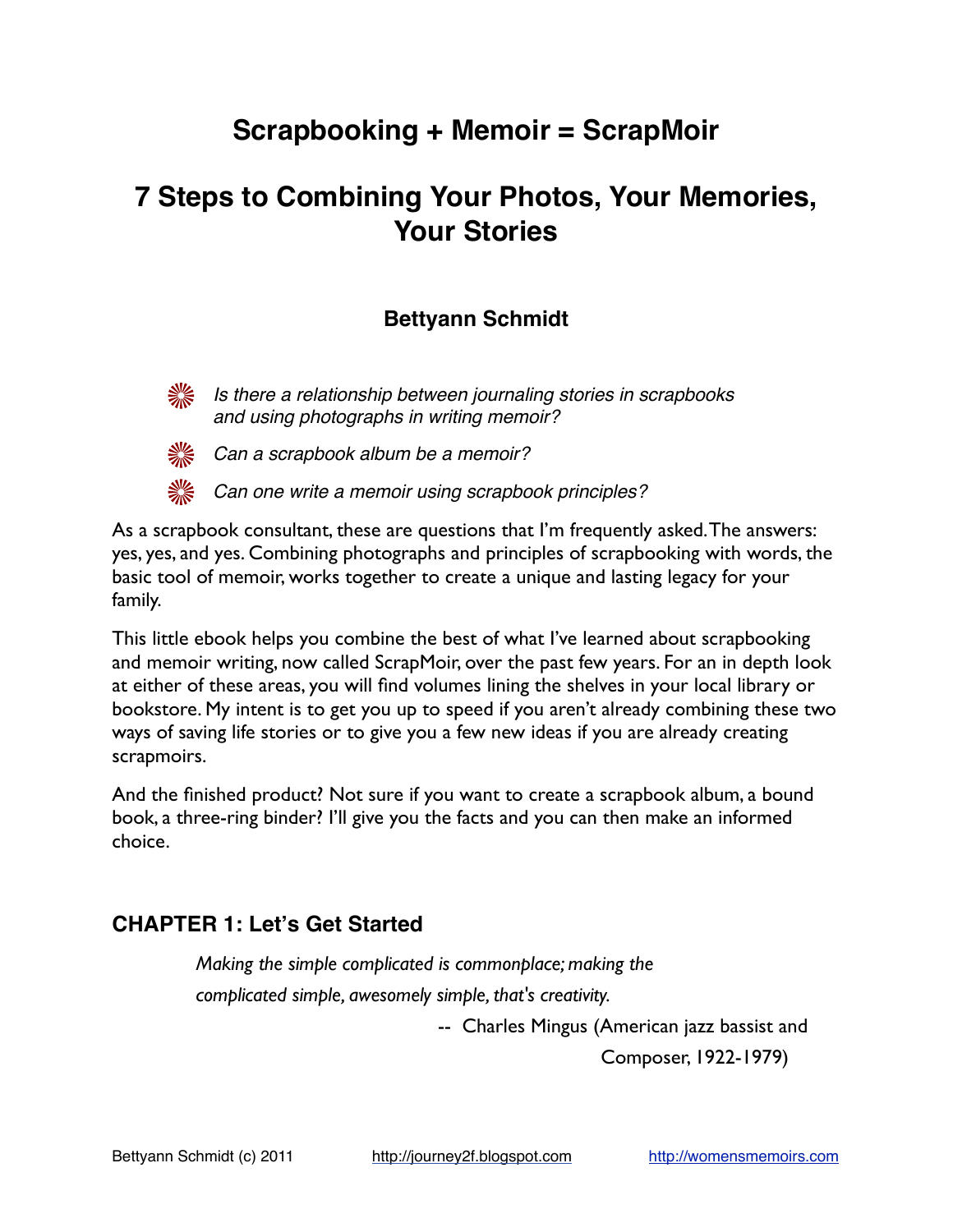

#### **Sout I'm not creative.**

Here's the first advice I want to share with you: This is not about "creativity." You'll see layouts in this ebook that are simple, which anyone can create using only a photo or two and a simple story. You need paper to write on or a computer, whichever you choose, or a combination of both. Do not think you have to be an artist, writer, or photographer to do this. Like Mingus said, the goal is simple. Write life stories about your photos. More on this is covered in Chapter 6, *Carpe Diem*.



*But my photos are scattered all over the place - in shoeboxes, file drawers and closets.*

Gather the photos you want to start with. You don't have to get all of your pictures organized. That's a big task that just slows you down, especially at the beginning. Consider doing that later. Right now, I want you to think for a little while. Yes, just think. Picture in your mind the kind of book you would like to create. Have fun. Let your imagination take you many places.



#### *But I don*'*t know where to begin.*

Begin simply. By thinking. Think about *why* you want to create a family or personal

record. Take several days if you need to. Get a notebook--a cheap one will do--and write your thoughts. Then add a few notes or sketches of *what* you want to achieve.

**The important thing is that you know what you want to do and why.**

Do you want to honor your family, your

ancestors, create a family history? Do you want

to craft a photojournal for your children while they are young that they will carry through life? Maybe you want to write your own story along with pictures for your children and grandchildren, and maybe you'd like to have this bound into a book. You may want to get it published.

#### **But I thought scrapbooking cost a lot of money.**

Don't go out and purchase a lot of scrapbooking supplies and products. Right now you are thinking and jotting down notes. You are going through some photos and getting ideas. By knowing the why and the what of your goal, you won't need to spend large sums of money. Your focus, your stories, will guide you rather than the supplies.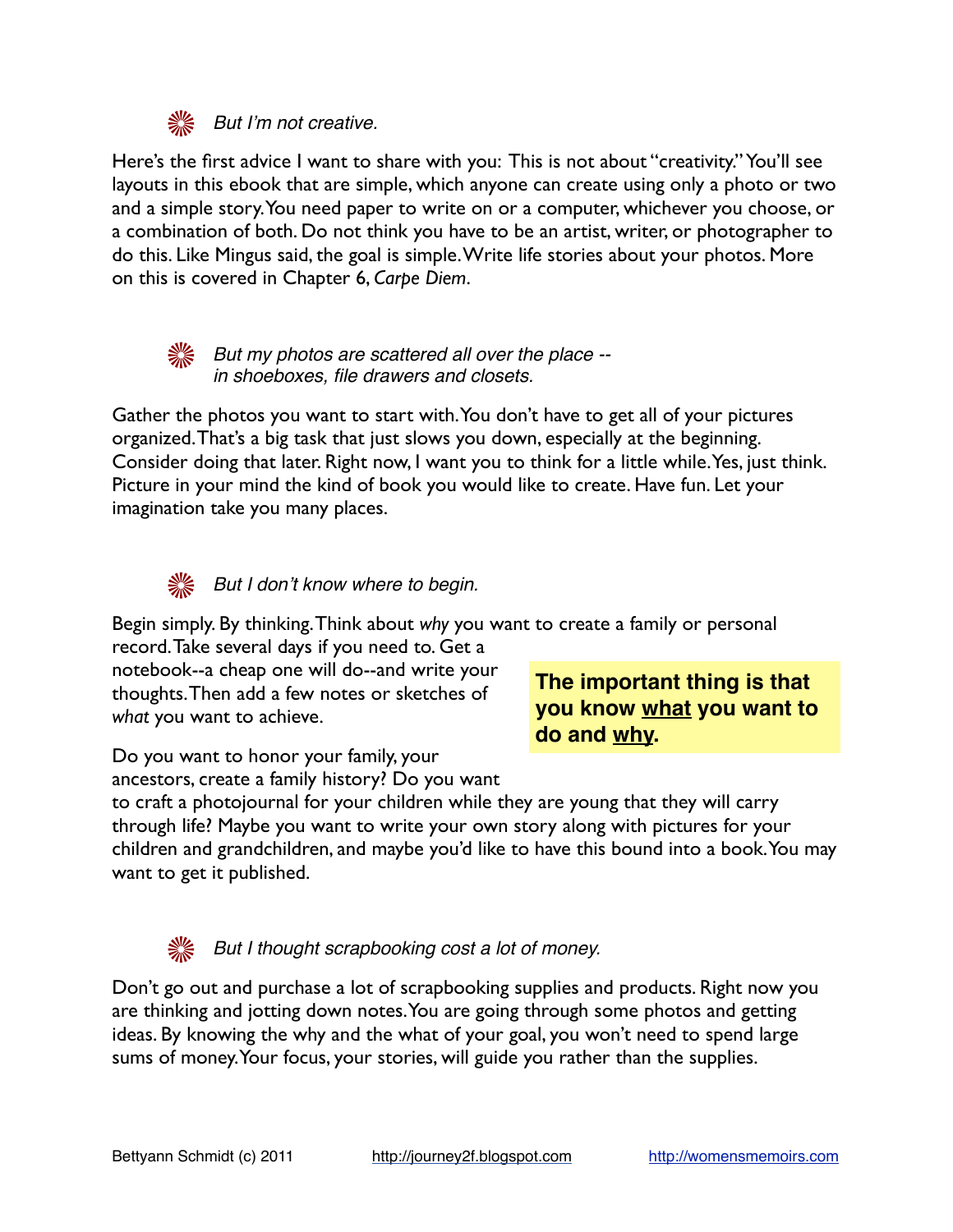And you are remembering stories and events from those pictures. Ideas are taking shape in your head. Enjoy this process. Take note of a few memories that wander to the forefront of your mind. Do *not* worry about specific dates. If you remember, fine. Don't belabor anything about this process. This is your planning stage.



#### **Get What You Need, Only What You Need**

The final getting-started step is to purchase what you need to create your project (or gather supplies you already have). Not sure? This guide will help you decide:

**Scrapbook**. If you've envisioned a scrapbook, make sure you buy a good one; otherwise wait until you can afford a quality one. In the meantime, use your money to purchase acid-free, photosafe scrapbook pages that will eventually go into your chosen album. Or you might even choose a different format until you can afford a good scrapbook album. Don't skimp on your album, you're creating a legacy document. Rather than choose a cheaply made album, just use pages or notebook or binder for right now.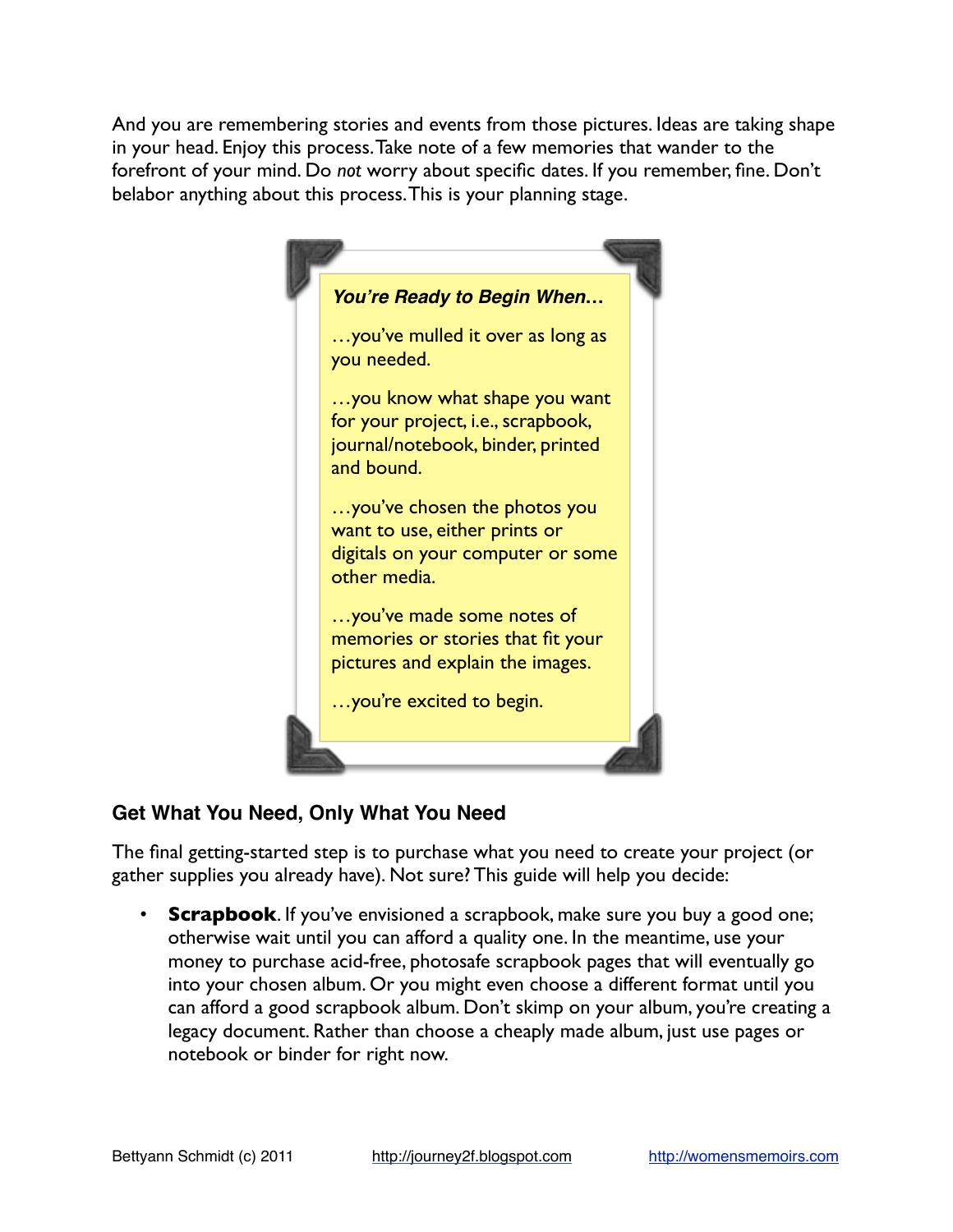• **Notebook or journal** – the kind you write in with a pen. This is not only an accepted method, it may be more important than you think as future generations will treasure seeing your story in your own handwriting. A book of unlined, rather stiff and crisp pages is best. The size is according to the vision you had when we were in the planning stage. There are some beautiful journals on the market, but you can also use a less expensive or plain one.

A good **pigma ink pen** for writing if you choose this option. There are many colors, but black is enough.

- • **Three-ring binder.** There are binders made for scrapbooking, so check online or a scrapbook store or craft store in the scrapbook supply section. These usually come with page protectors in which you slip a finished page. You can also use an 8-1/2 x 11-inch binder with cardstock purchased from a craft or scrapbook store. Use good cardstock, and look for sales. Page protectors for the  $8-1/2 \times 11$ inch binders will work. You can even use tabs if you want to make sections in your book.
- **Printed and bound book**. There are many services advertised on the Internet that can produce a bound book for you. Some are expensive, some not, and most offer different sizes of books. It is important to choose a service that provides one or more templates with plenty of room for the text of your story. Don't go with a book template that only allows for digital photos or photos and a few lines of text. If you have a computer and Photoshop or Photoshop Elements, or other digital photo software program, you can make your own book pages and have them printed to insert into an album, or you can print them if you have the right printer. You can also use a word processor like Microsoft Word, insert scanned photos into the page, and print your pages on high-grade printer paper. You could then have them bound into a book inexpensively.
- If working with actual photos (not digital), you will need **acid-free adhesive**. There are many to choose from in craft stores and scrapbooking stores. Doublesided tape easily rolled from a dispenser is my choice, but there are now photosafe glue sticks as well.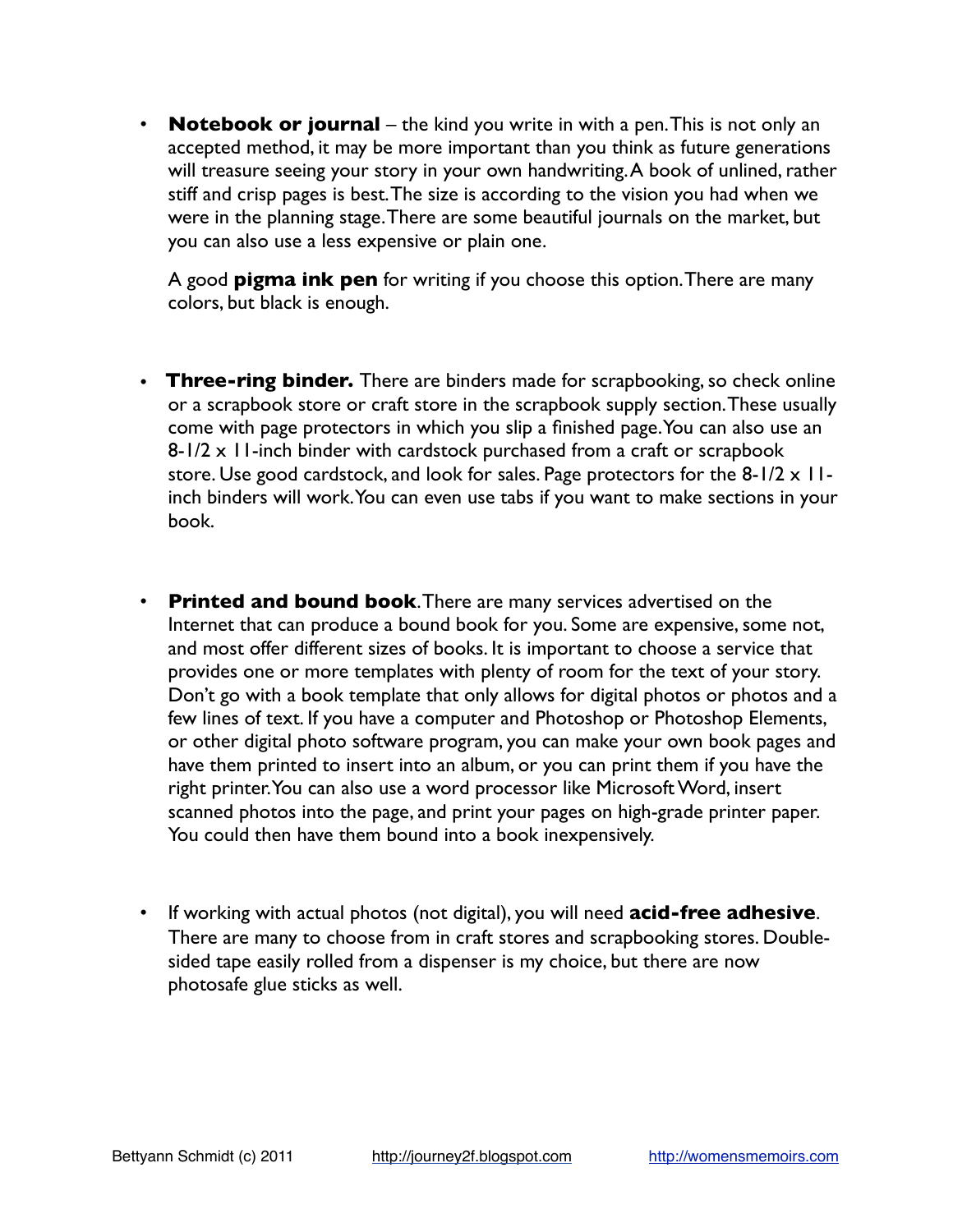• A supply of **photo-mounting paper and scrapbook embellishments are optional.** It's easy to let embellishments eat up your budget and your energy. You can create a classic book, either printed or handwritten, with simply a computer and a printer or a good pen on good paper--and, of course, your photos and stories.

#### **CHAPTER 2 ~ Step 1: Photos and Memories, Simply the Best**

"Simply the best" is the term I've always used when teaching scrapbook classes and workshops. This means, first of all, choosing from your stack of selected photos the one or two that tell the story. Let's consider a big family party celebrating your grandmother's 80<sup>th</sup> birthday. All family members are seated around the dining room table, the one where you've eaten nearly every Sunday afternoon for as long as you can remember. You have memories of eating at that antique oak table, laughing at stories and sharing the warmth and closeness of family.

You have a picture of Grandmother wearing her favorite dress for her party, the one with the lace collar and the floral gauzy fabric. The birthday cake is sitting in front of her on the table, all 80 candles ablaze. She is getting ready to blow them out, inhaling a deep breath.

The next photo shows the great grandchildren all huddled around her in her favorite armchair in the living room. She has her aged hand atop one of their little heads. Grandmother always loved the grandchildren and now the great ones. She has that contented half smile on her face.

As you go through the stack, you realize there are so many photos of your grandmother that you want to cherish forever. Each one tells a story.

> **One photo tells the whole story if you know what the story is.**

Think about the one story you want to tell this time. You may want to write more than a single story about your grandmother. Okay, think about those as stories. If you want to write a story that speaks to the essence of her entire influence on your life, which photos would depict that? Take a close look at those images. Find the story you really want to tell now. Then find the one or two photos that let you tell that story.

And while you're looking, examine the background because sometimes there are people or items there that you might overlook. For instance, I have an old photo of my paternal grandfather's farm and two family members in the forefront. In the background stands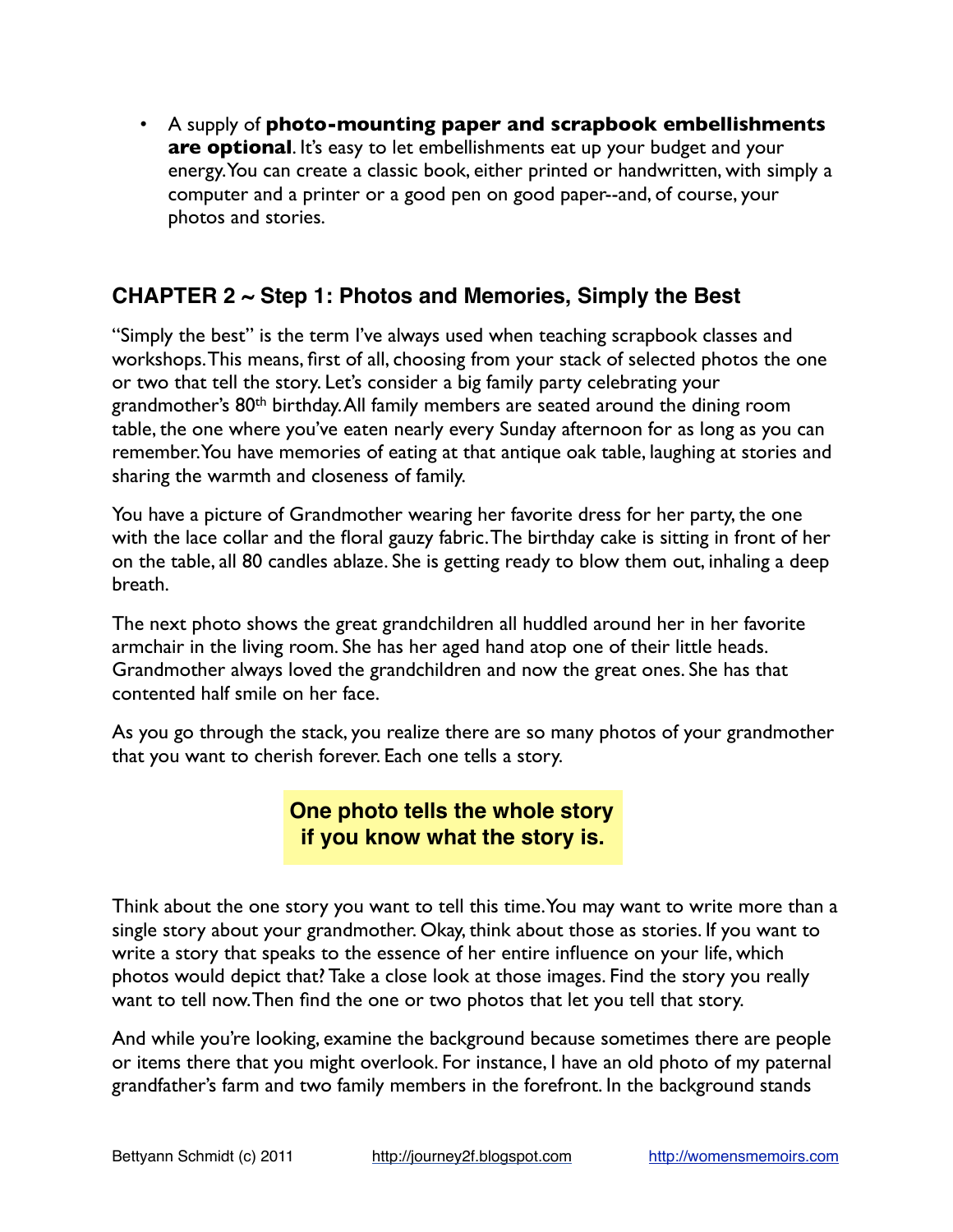

Grandpa's old car with the running board that I used to jump on and ride all the way up the driveway when he came home from work.

I'd forgotten about that old car and about standing on the running board, the gravel stirring up dust all around me. I can feel that experience now when I look at that picture.

#### **Listen to your photos speak.**

Somewhere in your photo supply, there are stories exactly like mine. Probably a lot you've forgotten. Those are "simply the best." Write stories about those.

#### **CHAPTER 3 ~ Step 2: It Starts With You**

Have you noticed that on most family trees, the box where you write your own name comes first, and then you work your way up? Above your name are two spaces on either

side of the page with lines leading to them. This is where you write the names of your father and mother. Then above your father's name are two lines leading to the names of his mother and father. Same for your mother's side. You keep going up as far as you want or you can.

Similarly, your story starts with you. The stories of your parents and ancestors are part of your story because there are your roots. They are who *you* are, like it or not, in some cases. I'm the person I am today because of my roots. Similarly, my descendants' lives, my children, have something to do with *me*.

One of the best gifts you can give your family is telling your own story and how you came to be the person you are today. So this is a family history? Maybe and maybe not. If you aren't compelled to create an entire family history, then that's not what it is. At least at the moment. Someday you may want to undertake that project.

Telling your own story, however, cannot be told in a vacuum. There are influencing factors in your life. Not all of those influences come from family. For instance, I grew up in the Catholic Church, attended Catholic school for 10 years. Those years molded me in lots of ways. I grew up in the city, in the heart of the inner city, in a predominantly German neighborhood called "Over the Rhine." Where I grew up has an influence on my life today.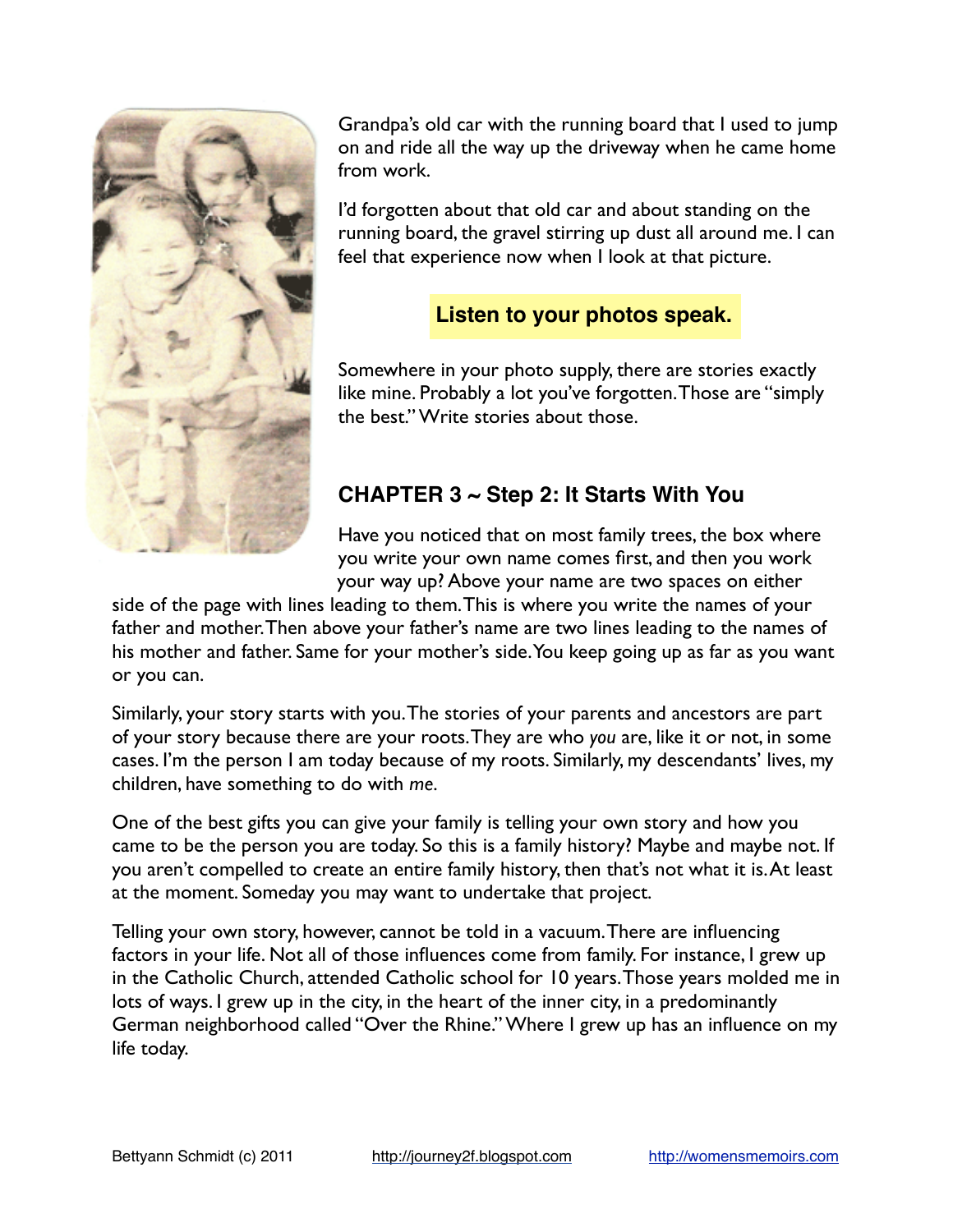We've changed since our childhood and continue to change the older we get. Children grow into adults and, hopefully, we grow mentally as we age. But turning your back on who and what you were (and perhaps still have traces of) will not tell your story as honestly as you can. My gift to my family is more precious by telling the stories that shaped me. The bad as well as the good. They deserve to know the real "me." I want them to understand the person who is telling the story.

I've realized, by creating scrapbooks and writing my stories, that I am *not* the people who influenced me. I've gone my own way in life while retaining some of the good in the people who shaped me. Many wonderful people in my family have had a lasting impact on who I am. Realizing this is an added gift to you when you create scrapbooks or write memoir. You learn to view your past through a different window.

#### **ScrapMoir Prompt: The Street Where You Lived**

If you don't want to tell your whole story, try this. Is there one place where you lived growing up that you can write about? Do you have a picture of that street, the house you lived in? If not, can you go back and take a present-day photo? I've done this with several houses I used to live in. What is the one story that comes to mind while living in that house, on that street?

#### **CHAPTER 4 ~ Step 3: The Formalities**

Among the favorite scrapbook themes to document are weddings. Opportunities for creativity abound here. Personally, I love black-and-white photos on black scrapbook pages with writing in a white pen, or computer printing black on white linen cardstock. Such elegance. Some weddings are glamorous affairs, the white lace and satin types.

My Aunt Dot had one of these elegant ceremonies, but I was only a toddler then and never had any photos. February, 2010, my aunt died, and at her funeral were albums, binders, and walls displayed with pictures of her life, two of which I captured with my own camera and had printed so I could create a layout of her influence in my life and her passing. I also owned a funny story about her courtship with my Uncle Bill, which he was still sharing with everyone at the funeral.

The story goes that as a baby my two young aunts, my father's sisters, spoiled me so much that when suitors came to call I did not like it one bit. The first time Uncle Bill appeared, I kicked him "in the shins," as he put it. Of course, he realized he had to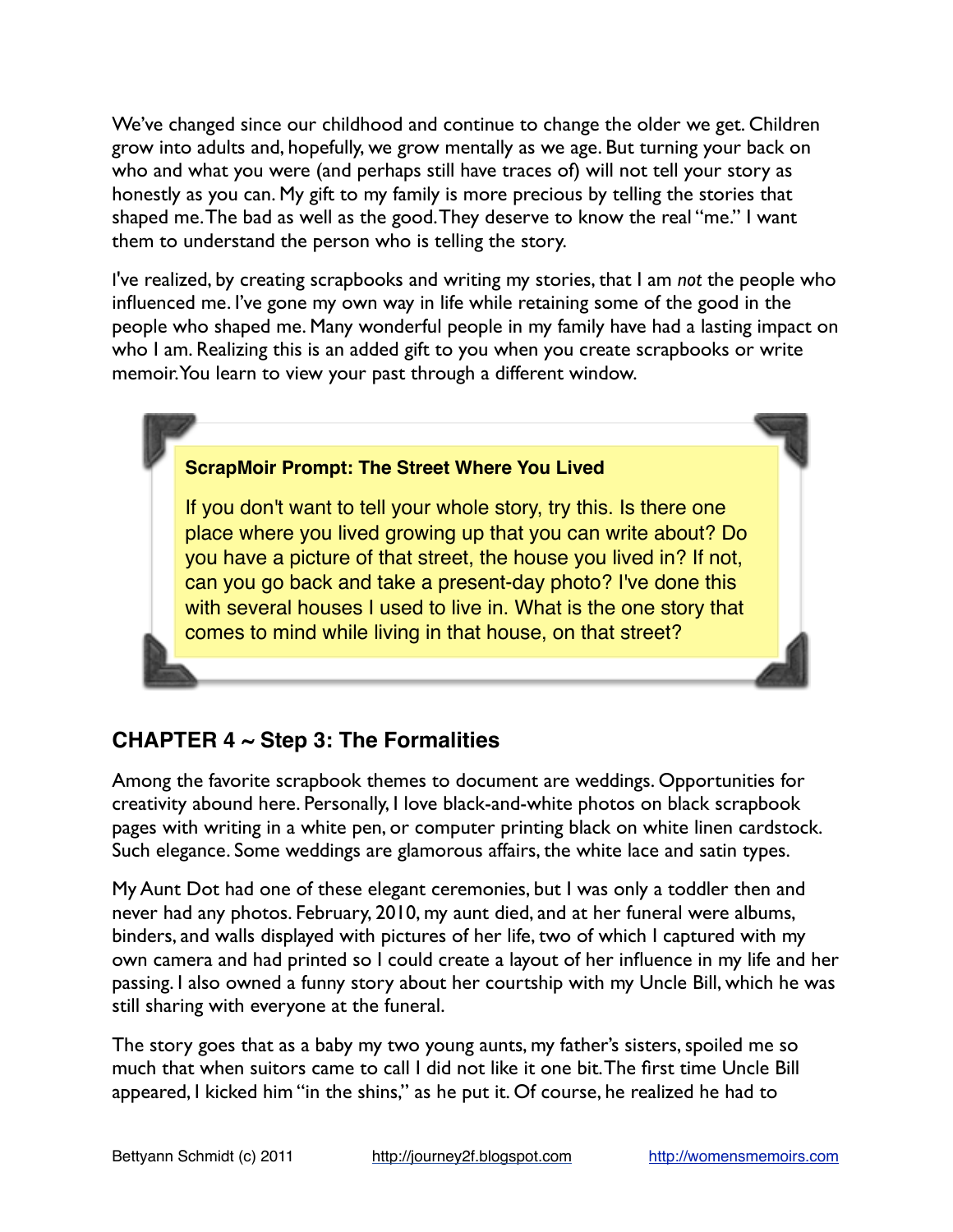tolerate this behavior because everyone in the family made light of it. They laughed and thought it was "cute." I came to love that man, and still do. He and my aunt had a large hand in raising me. I lived with them for weeks on end. They had one of the happiest and best-run homes I've ever to be in. And they had seven children.



I created several layouts of my aunt's funeral, since all seven of my cousins were together with their father. Above is one of them.

Funerals are another formal event, and gone are the days when taking photographs is looked upon as seedy. Now photos of the deceased's life are stored on DVDs and shown on large screens, and framed pictures are set near the casket.

People comment that the only time families get together anymore are at weddings and funerals in the hectic world we live in. Use those opportunities to capture family photos. Some of the photos may help you tell your stories.

Take a look at your formal photos or the aged ones where everyone always looked so proper and see what stories you can write about them. Try your hand at a family tree. Interview your living relatives; they may have some stories to pass along to you. Every family must have an historian. You may need to be that one, like me.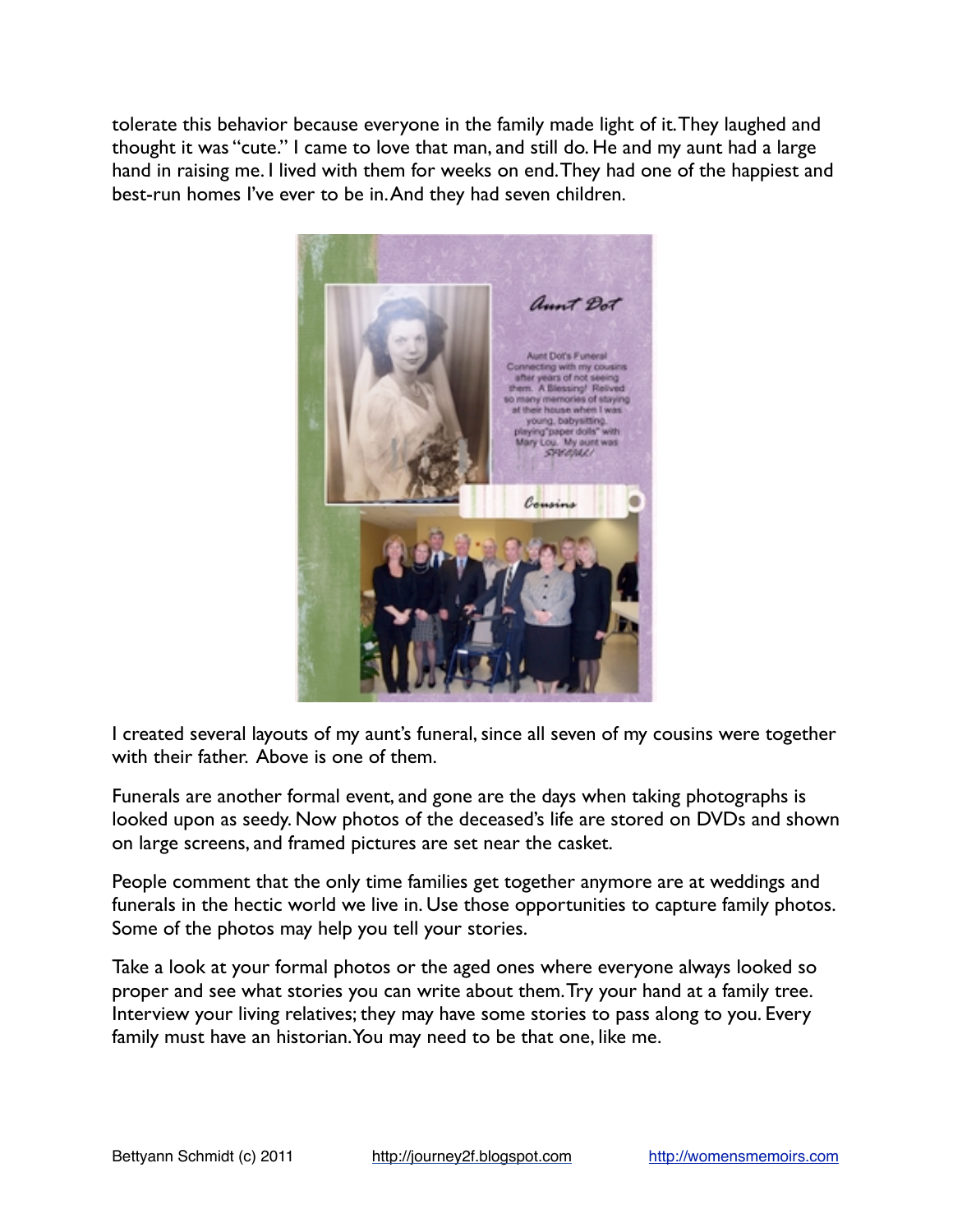#### **CHAPTER 5 ~ Step 4: Do You Know Where Your Children Are?**



A favorite layout of a group of photos showing when the older children were still at home. Creating these pages in my scrapbook albums, I get to re-live the moments.

I remember a young mom telling a story about ten years ago, while I was still a new scrapbook consultant, about her oldest son visiting a friend who showed off all of his pictures in albums his mother had created. I listened to the story of how her son came home and asked "Why aren't there any photos of me?" He wondered if he'd been adopted. She stated, "I felt so bad about all those boxes of pictures stored in closets all over the house and decided I had to get them into albums for my children." And she did.

This mom did an amazing job of organizing the photos in a way that worked for her. She started with one book that was so simply created that it was beautiful. What impressed me most was the writing she did on each page. She wrote the important milestones of the children's lives with a neat hand and a black pen on each of the white pages. Only a few embellishments graced her pages. In her simple style, she was able to complete a dozen albums in a short period of time.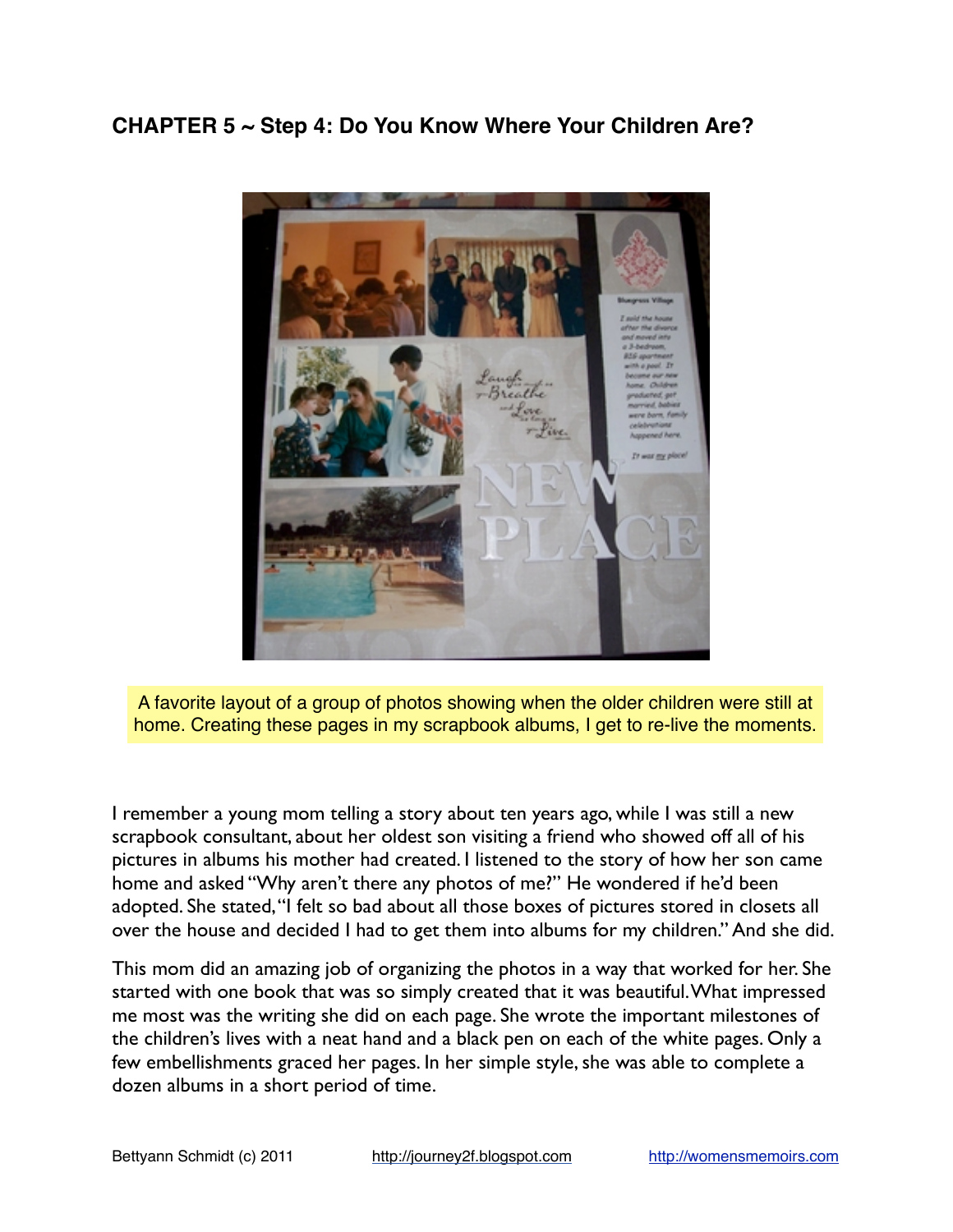I was attending a huge scrapbook convention at the time and watched her come on stage, someone behind her pulling a cart of all of her albums. The halls outside the convention auditorium were adorned with select pages from her albums on display. I'll never forget looking at those pages on the walls and thinking how amazing they were. And knowing how fortunate her children were to have these keepsakes in their mother's handwriting. This was a legacy of the finest sort.





Another scrapbook consultant a few years after that did a presentation that brought tears to eyes of almost every mother in attendance. Her son's birthday was celebrated with the usual childhood party, the cake, the party hats and treats, and the games and gifts. After the party, her son had a sleepover.

Late into the night, she heard the little boys, still awake in her son's room, playing with the new gifts, talking, laughing, and she crept up the stairs to the top step, and listened. She told how she realized this was an event her boy would want to remember, and she would want to remember. It was a precious story that might never be repeated.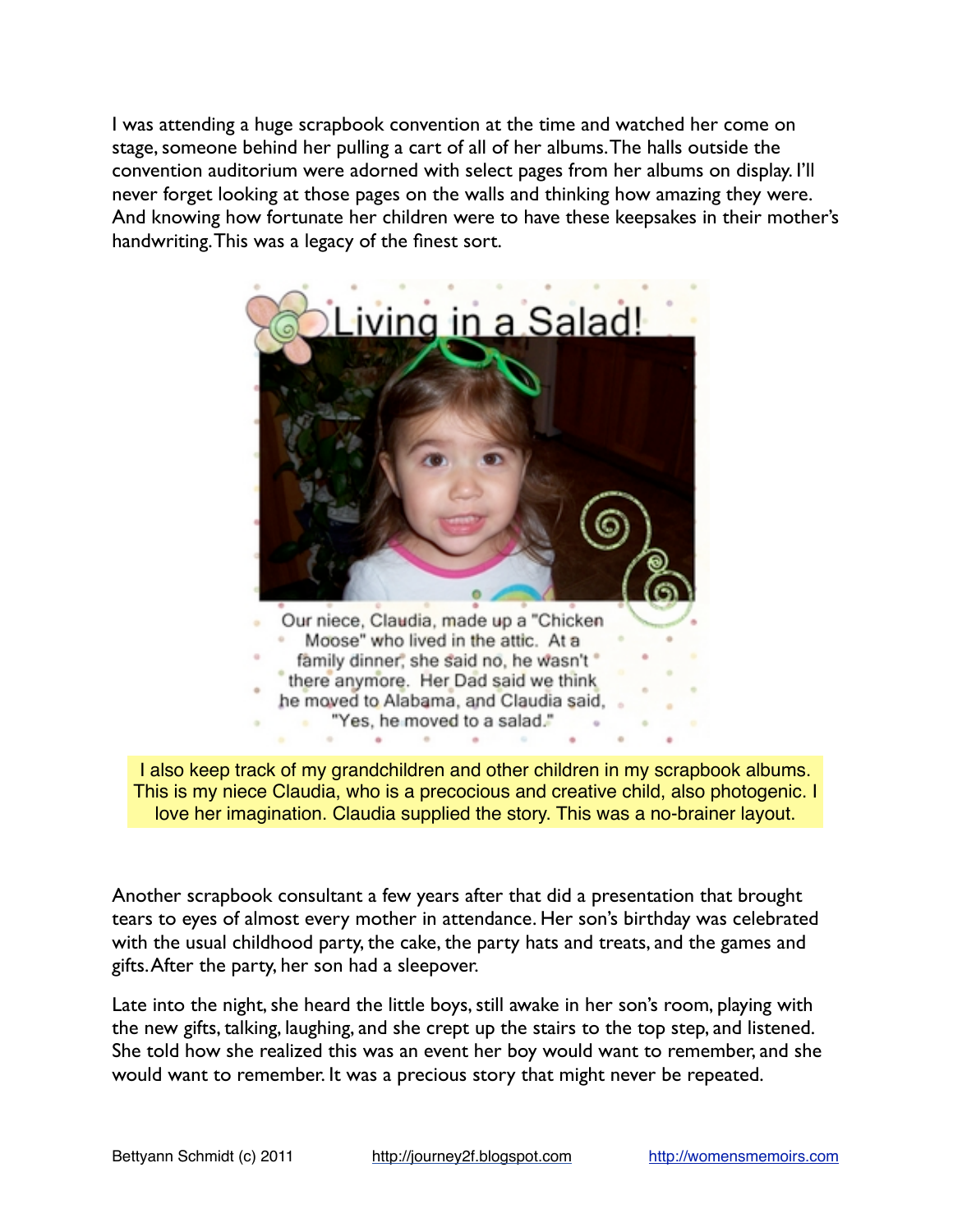The next day, she got her scrapbook and wrote a letter to her son, which she adhered onto a page. She told the story of sitting on the step outside his room listening to the play and laughter, how they stayed up nearly the whole night, giggling and whispering. She closed the letter with, "Mommy was very tired the next morning."

#### **The best gift you can give a child is the legacy of your words.**

Remember back in Chapter 2, I urged you to find "simply the best." For this mom, the story of her son's birthday wasn't 20 photos of a birthday cate and little kids running around. It was one or two photos and a letter to her son.

Many moms choose to write letters to their children for their scrapbooks. I met another such woman who created an album for her son for his high school graduation, and in it were letters she'd written throughout the years when her emotions prompted her to tell him directly how she felt about him, or some of his accomplishments.

Recently, after one of my ScrapMoir posts on<http://WomensMemoirs.com>was published, I received a heartwarming comment from a reader, stating she was going to go back to the photo albums of her children and write stories about them. This made me so happy.

Know where your children are. Know where your grandchildren are. Keep them safe and sound in a scrapbook, family history or memoir of your life where they belong.

#### **CHAPTER 6 ~ Step 5:** *Carpe Diem*

*Each day is a little life.* ~ Schopenhauer *Life isn't a matter of milestones but of moments.* ~ Rose Fitzgerald Kennedy

Sometimes the things we remember most about our lives are not the big events, the celebrations, the accolades. Instead they are the small things that happen everyday. They stick in the mind over the years, and we're surprised that we still own them when so many other happenings might have erased them.

**The ordinary is extraordinary.**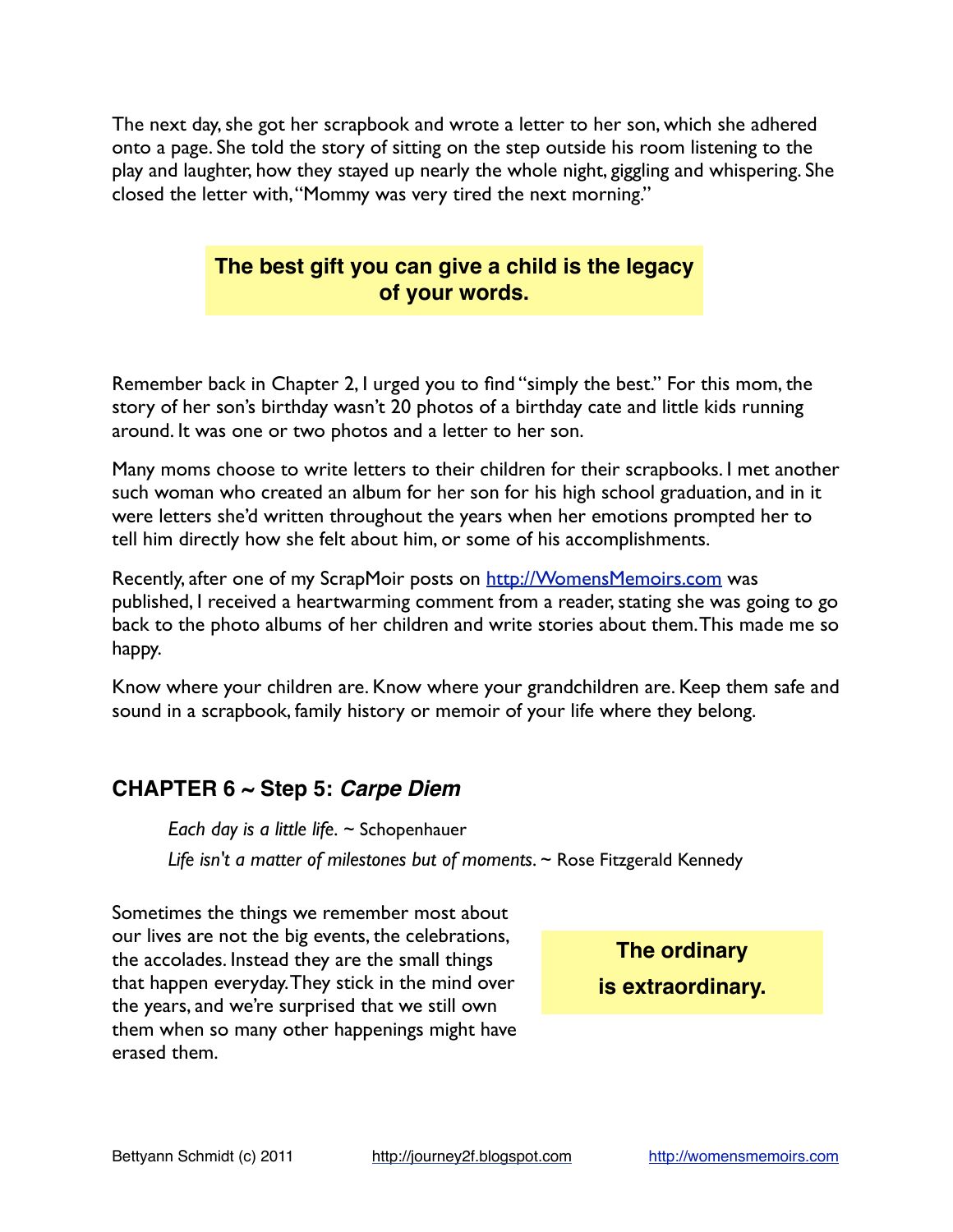One ordinary day when two of my granddaughters were visiting, we set out in the car to go to town and get groceries. I looked over my shoulder to the back seat to make sure the girls were safely buckled. They looked so cute that I grabbed the camera out of my bag (I've learned to keep it handy). Of course, as soon as they saw the camera, they started with the bunny ears behind each other's heads. I turned back to the front to check that I had a good photo. By the time I decided to take one more, the older, at age



The youngest two granddaughters. It's the little things I want to remember.

eight, had found the cushion my husband sometimes used to support his back when he drove. The cushion had a strap that slipped over the car seat. Erica had put the cushion behind her head and pulled the strap over her forehead.

I think the normal expression on Erica's face is what made me laugh. She's like that. She has a dry sense of humor for her young age. I focused again and got that image as well. It was just too precious to lose. That was indeed Erica.

After my digital prints came a few weeks later, I sat and looked at that one of the two girls for a few minutes. It just spoke to me. I still had the digital on my hard drive, so I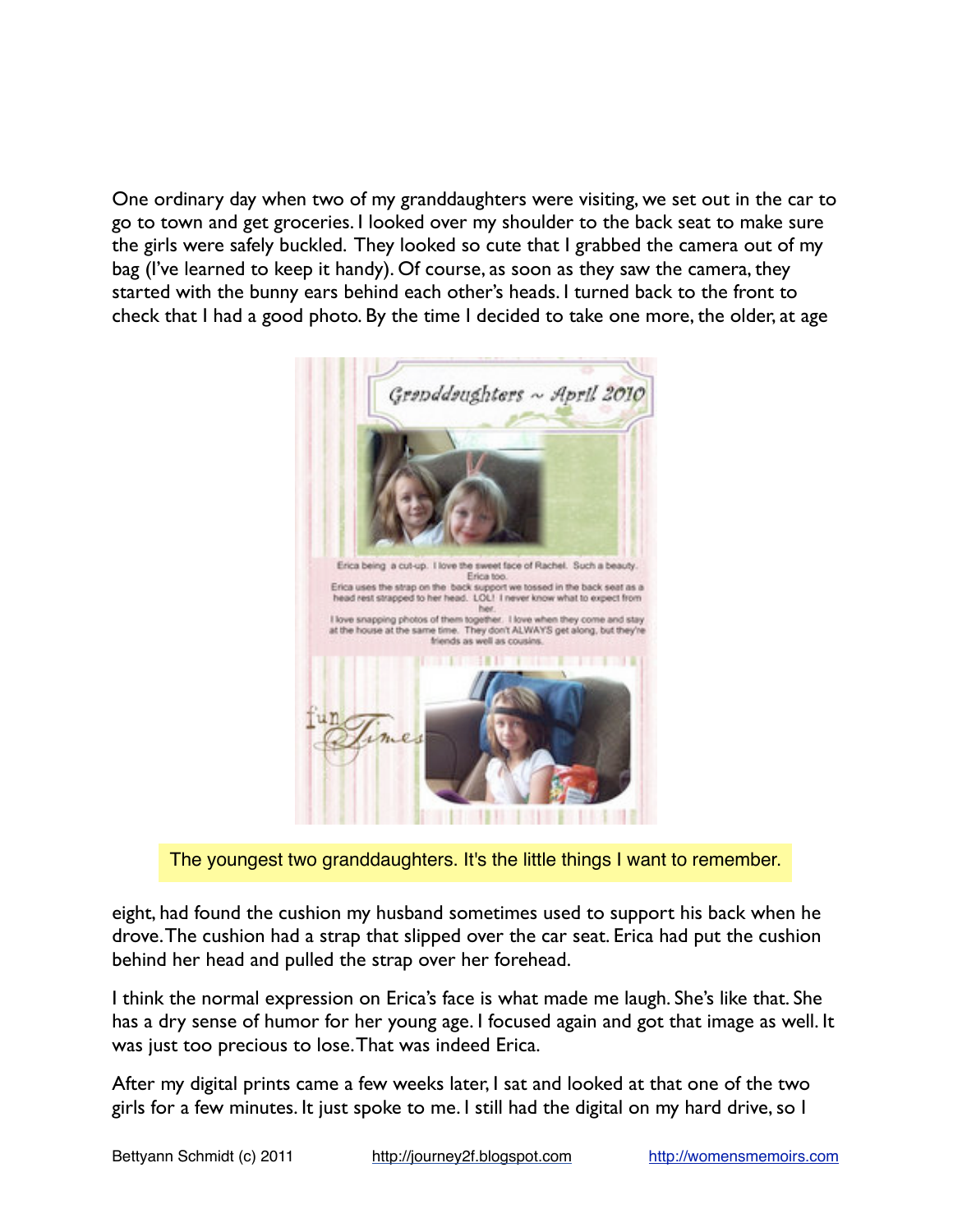quickly loaded up my photo imaging software and created the layout. I intended to just put it in the granddaughters' scrapbook, but I liked the photo itself so much that I knew it would also appear in my family memoir. I'll write a little story about Erica and Rachel, the one's dry humor and the other's playfulness. Their children will love reading the story someday.

Just a simple everyday event like that is all you need to document your life in a way that takes center stage. People's personalities are seen in their photos, but you have to provide the descriptions of those personality quirks and the stories that describe them.

#### **This is not "creativity." It's mindfulness.**

Life is full of little things that are missed everyday by the human eye. Becoming aware of life around you does not take creativity. It takes reminding yourself to do it and then using what you see.

Look around at the people in your life, in your family, observe them when they are just living their everyday lives. Their words will help you tell the simple stories in the project you're creating.

#### **CHAPTER 7 ~ Step 6: Social Studies**

When I was in Catholic elementary school, one of our subjects was social studies. This consisted of geography and history, combined into one subject. It makes some sense when you think about it. They really do go together. The nuns covered both but in a way that supported that theory. We learned the geography of the states in our country, which land was explored by which early settlers, Christopher Columbus, the Pilgrims and the American Indians. That was in the early years. We then moved to world history and geography, the wars, the kings, the dictators.

Another part of social studies was our own community.

#### **Place and History**

The place where you live and the history behind it should be explored in your stories. That could be your earliest home, a place you lived for a while, or the place you live now. Some of us have lived in the same place all of their lives.

It's not difficult to research the history of a place or location with today's electronic resources. I've been gathering information for several months on the community where I live now, though it's not my own birthplace or where I grew up. I've lived here for 23 years, however, and I'm pretty sure I'll be here the rest of my life, so I'd like to be able to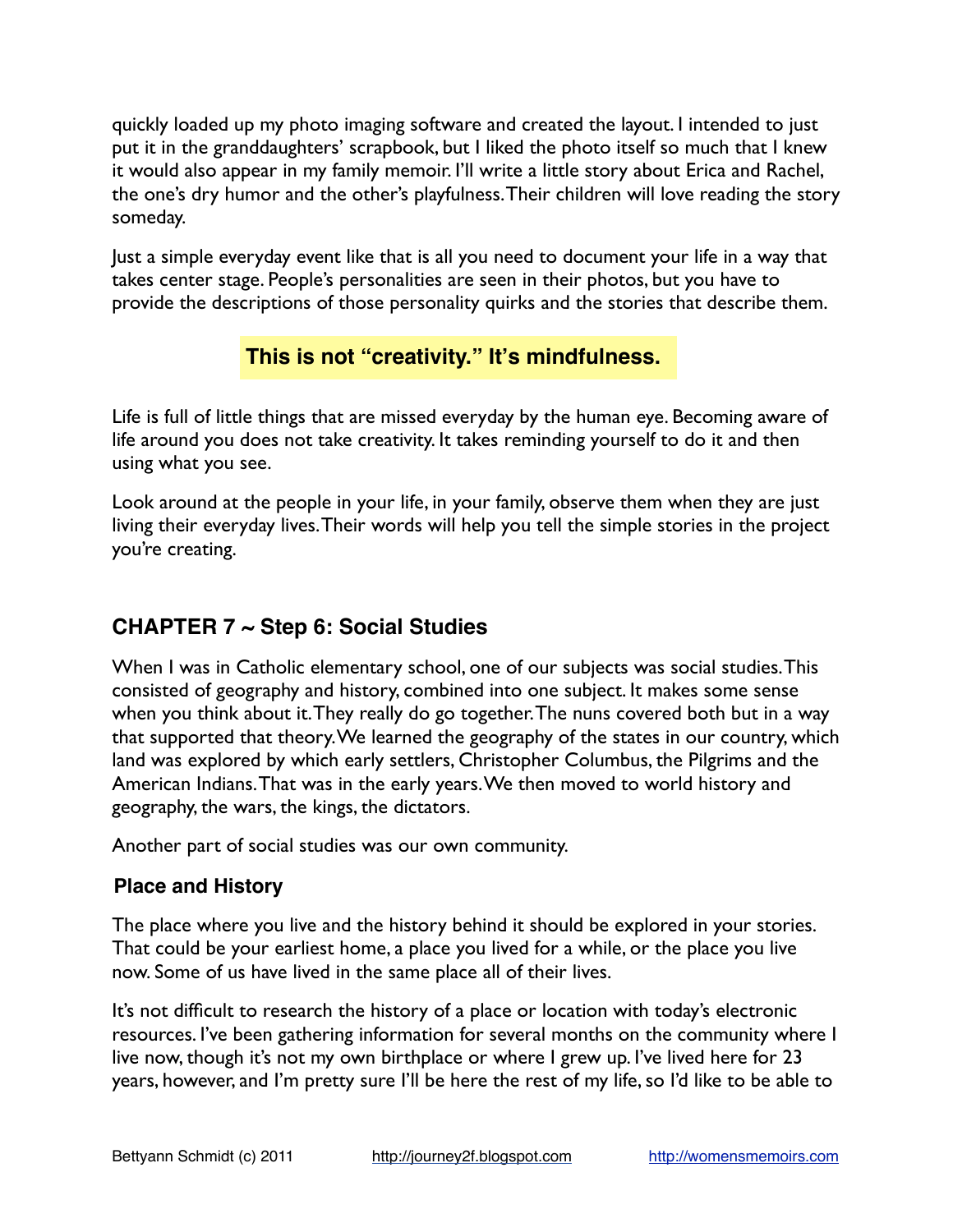write more about it. It's the place my husband grew up, and where his father was born and raised.

#### Researching Your Place

We have an Archives in our little town as well as a History Museum. Most of what I've turned up, though, has been on the Internet. I recently learned there were tobacco wars fought around here in the early 1900s. This part of Tennessee is known for its dark-fired tobacco. When they're firing it in the fall, the scent of barbecue wafts through the air, and smoke rises out of the barns causing visitors to think the barns are burning.

About a hundred years ago, at the time of the tobacco wars, large tobacco companies wanted to pay farmers less money for their crops. Since a tobacco crop supported a family for a whole year, the offer was bound to create ill-will. The situation became aggravated when one county's farmers agreed to the lower price while the other county refused, hoping to force the price back higher. The result? The two counties became

#### **Visit local historical societies and use the Internet to learn more about your town.**

enemies. Night Riders, from both sides of the argument, burned the other's wheat because of their differences over selling the tobacco. Several times, explosives were placed in the wheat, and when the threshing took place, lives were lost. Neither side would destroy the tobacco crop -- that was their livelihood.

I was intrigued when I read this. Sad but intrigued. It spurred me on to learn more about my small town.

Since I've lived here for 23 years, this is part of my memoir. I have photos of old farmers and their families who have died here, people I knew and loved. Each of them played a part in the history of this old town, as did my husband's family.

This is farm country in the heart of the Bible Belt. The little white wooden churches should be painted gold to match the rich histories they have. One of the retired pastors here just turned 102 and has finished his memoir. He remembers every church he has pastored his long life and every funeral. He still appears at some funerals as a guest speaker. He is a deep well of knowledge for me. He resides in an assisted living facility, and I love to visit him and take notes. I know he will not be here forever.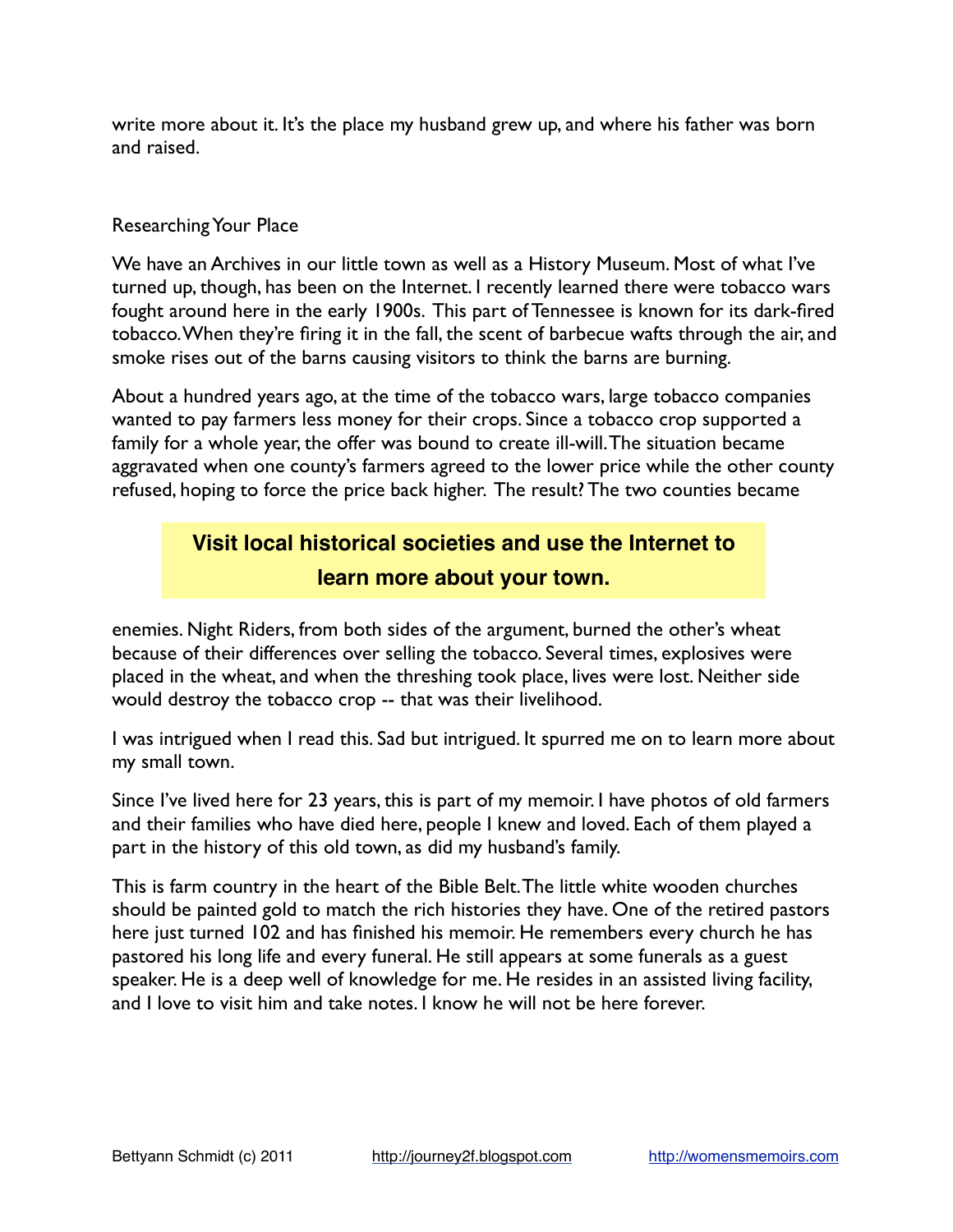Recording your visits to other places

Geography and history also can be recorded when you travel. I've learned a lot about the southern states, especially Mississippi, because we've visited there often. When Katrina swept two of our favorite towns away, Bay St. Louis and Pass Christian, we learned even more about the area. We have photos of our visits. This is material for my memoir.



This is a layout before Katrina. Bay St. Louis was destroyed, but the Catholic church is being rebuilt. We loved this little town.

#### **ScrapMoir Prompt: Do Your Remember Where You Were When...**

I remember where I was on 9/11. I remember where I was and what I was doing on the morning of John F. Kennedy's assassination. I've lived to see an African American in the White House. That's history. Where you were then is geography. Use these in your scrapbooks and memoir to make them rich.

Write down 3 major historical events that took place during your lifetime. Write about where you were and what you were doing when they happened.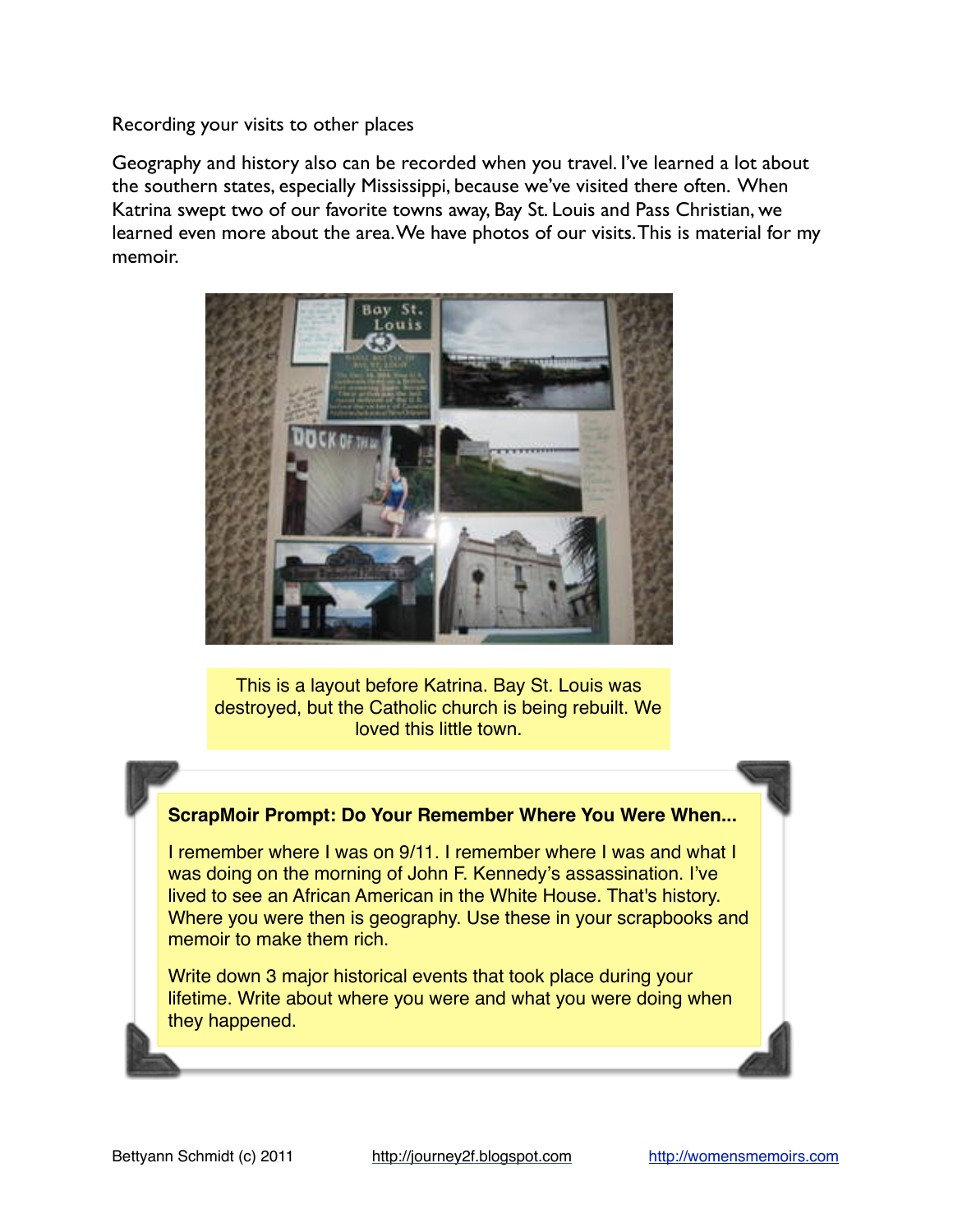#### **CHAPTER 8 ~ Step 7: The Sands of Time**

I admit to watching one daytime TV soap opera, *Days of Our Lives*. I've watched this show off and on since 1970 when I was in the hospital with pneumonia. My roommate (yes, back then we had them) was a sweet woman with grown children, and everyday she watched her soap, her "story." That's what women here in the south call the soaps.

I was too sick to care what show she watched, and, besides, I was used to working during the day. I was pregnant at the time, and my older room partner fussed over me like a mother. As I began to get well, I enjoyed her TV story, and from then on when I was not working I watched "Days."

At the beginning of every "Days" show, an hourglass appears on screen with sand filtering through. The announcer, the same one I've heard for 40 years, says, "Like sand through the hourglass, so are the days of our lives."

When I hear those words, I'm reminded how true they are. Our days are flowing like grains of sand, and we miss so many of them because of our fast paced lives. The only way I know to save the days of *my* life is to record some of what I notice and pay attention to before it slips away.

#### *Like sand through the hourglass, so are the days of our lives.*

When I was young, I remember how eager I was to pass the age milestones, like 18, and then 21. I also remember hearing, from older people of course, that the years flow faster the older one becomes, and I shouldn't be in such a hurry to get old. Words that fall deaf on a young kid. But I've seen that happen now. The years from 40 to 50 were like the Indianapolis 500. They were a blur as they whizzed by. If I hadn't kept a record of some kind, they'd be gone completely.

Will I always remember living at Grandpa's farm in Ohio? Or the big city we moved to and I grew up in? There's a chance I won't. But I will have the memories, the photos and the stories locked away for that day if it comes. At this time, now, I still have them in my head and my heart, and so this is the time to save them.

I urge you, also, to take the time and the effort to preserve the most precious of your possessions -- your life stories.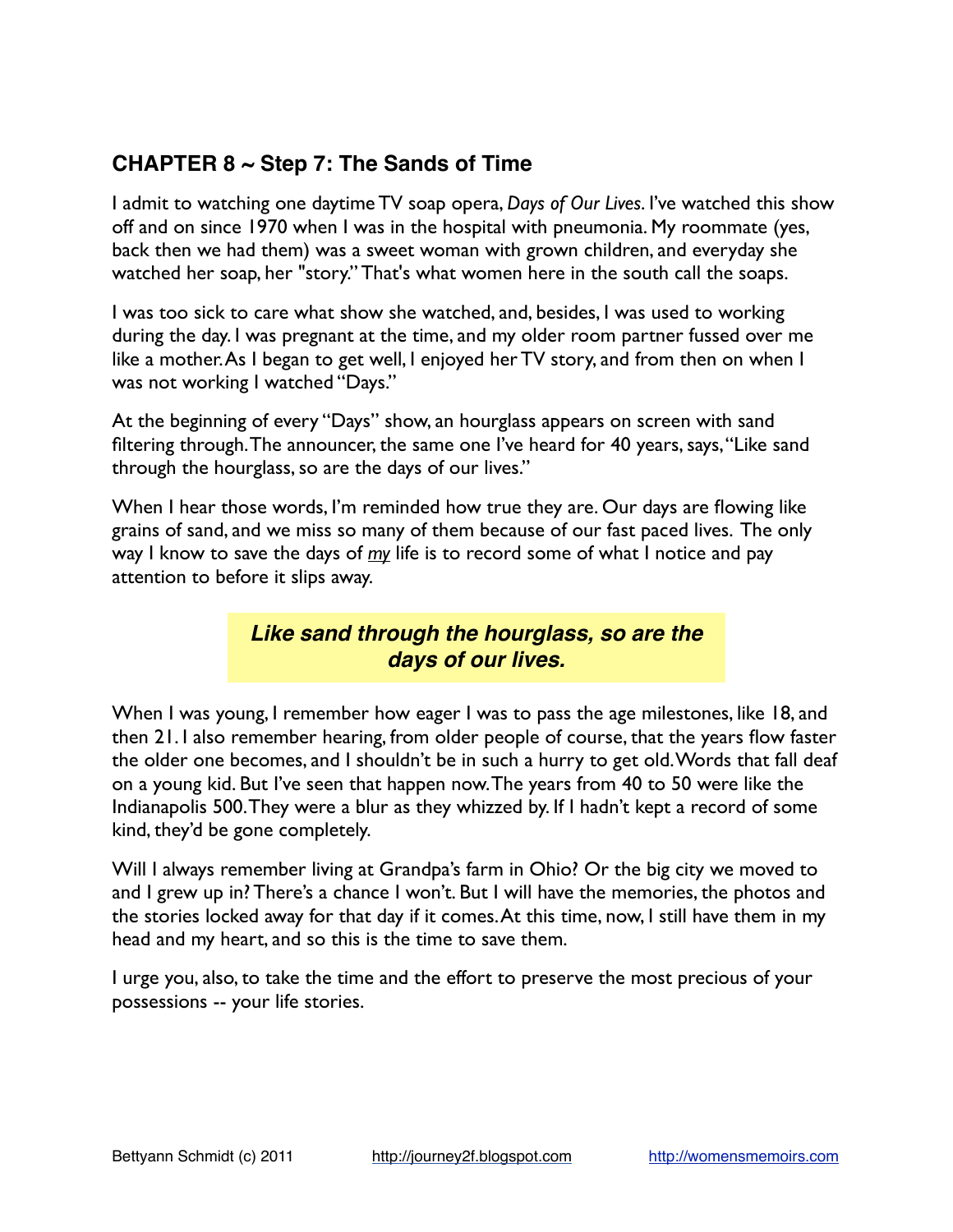

Please join me at:<http://journey2f.blogspot.com> where I regularly blog and at<http://WomensMemoirs.com>where I an a regular guest blogger. You can find my articles under the category of ScrapMoir.